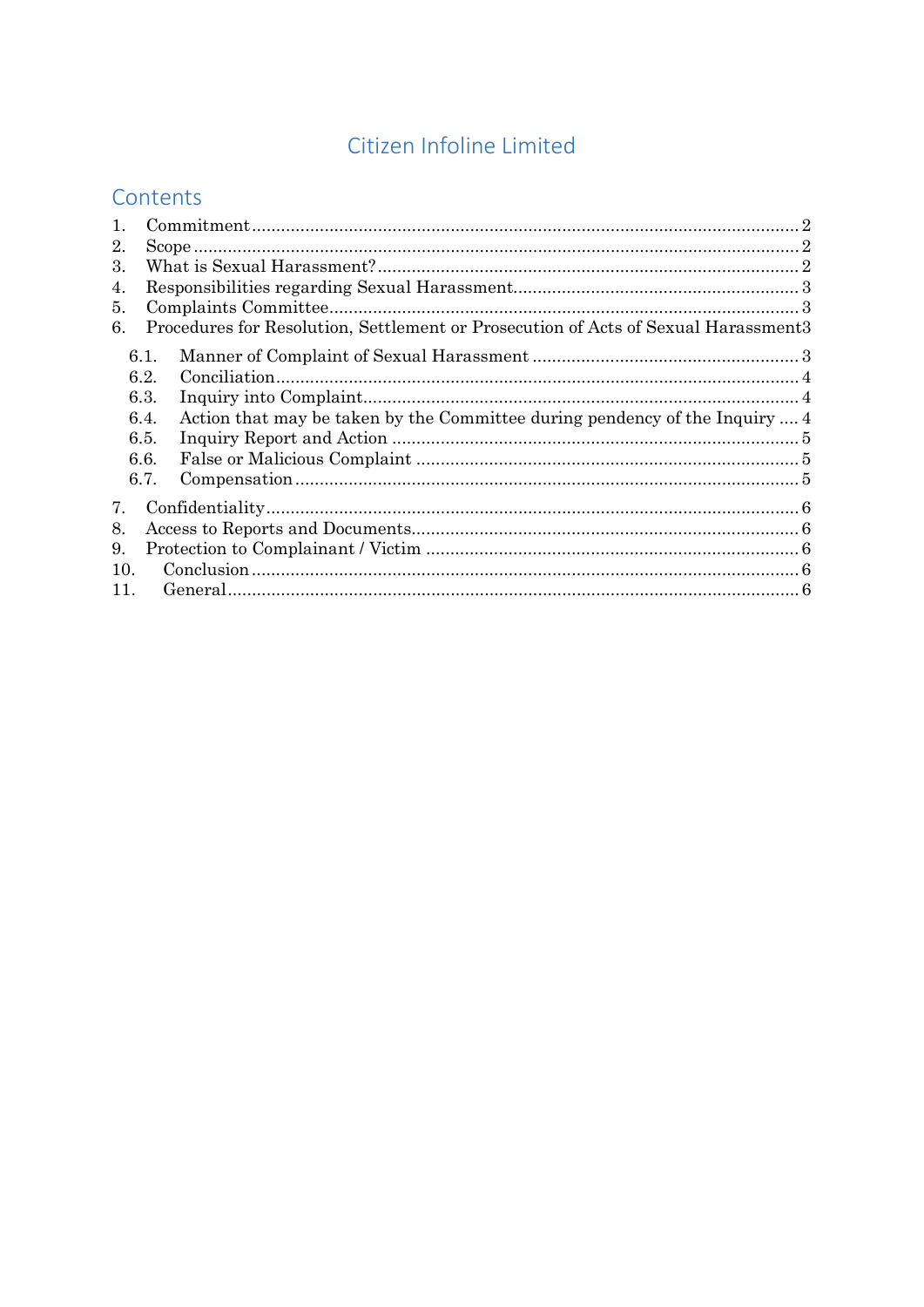# Policy on Prevention of Sexual Harassment at Workplace

## <span id="page-1-0"></span>1. Commitment

Our Company is committed to provide a work environment that ensures every employee is treated with dignity and respect and afforded equitable treatment. The Company is also committed to promote a work environment that is conducive to the professional growth of its employees and encourages equality of opportunity. The Company will not tolerate any form of sexual harassment and is committed to take all necessary steps to ensure that its employees are not subjected to any form of harassment.

### <span id="page-1-1"></span>2. Scope

This policy applies to all categories of employees of the Company, including permanent management and workmen, temporaries, trainees and employees on contract at its workplace or at client sites. The Company will not tolerate sexual harassment, if engaged in by clients or by suppliers or any other business associates.

The workplace includes:

a) All offices, plants or other premises where the Company's business is conducted.

b) All company-related activities performed at any other site away from the Company's premises.

c) Any social, business or other functions where the conduct or comments may have an adverse impact on the workplace or workplace relations.

# <span id="page-1-2"></span>3. What is Sexual Harassment?

Sexual harassment may be one or a series of incidents involving unwelcoming sexually determined behaviour as physical contacts and advances, sexually coloured remarks, showing pornography and sexual demands, whether by words or actions.

Sexual Harassment at the workplace includes:

- (i) physical contact and advances or
- (ii) demand or request for sexual favours, or
- (iii) Making sexual coloured remarks or
- (iv) Showing pornography or
- (v) Any other unwelcome physical, verbal or non-verbal conduct of sexual nature.

If you are being harassed:

- a) Tell the accused that his/her behaviour is unwelcome and ask him/her to stop.
- b) Keep a record of incidents (dates, times, locations, possible witness, what happened, your response). It is not mandatory to have a record of events to file a complaint, but a record can strengthen your case and help you remember the details over time, in case the complaint is not filed immediately.
- c) File a complaint as soon as possible. If, after asking the accused to stop his/her behavior, the harassment continues, report the abuse to the Complaints Committee ('CC') formed for this purpose.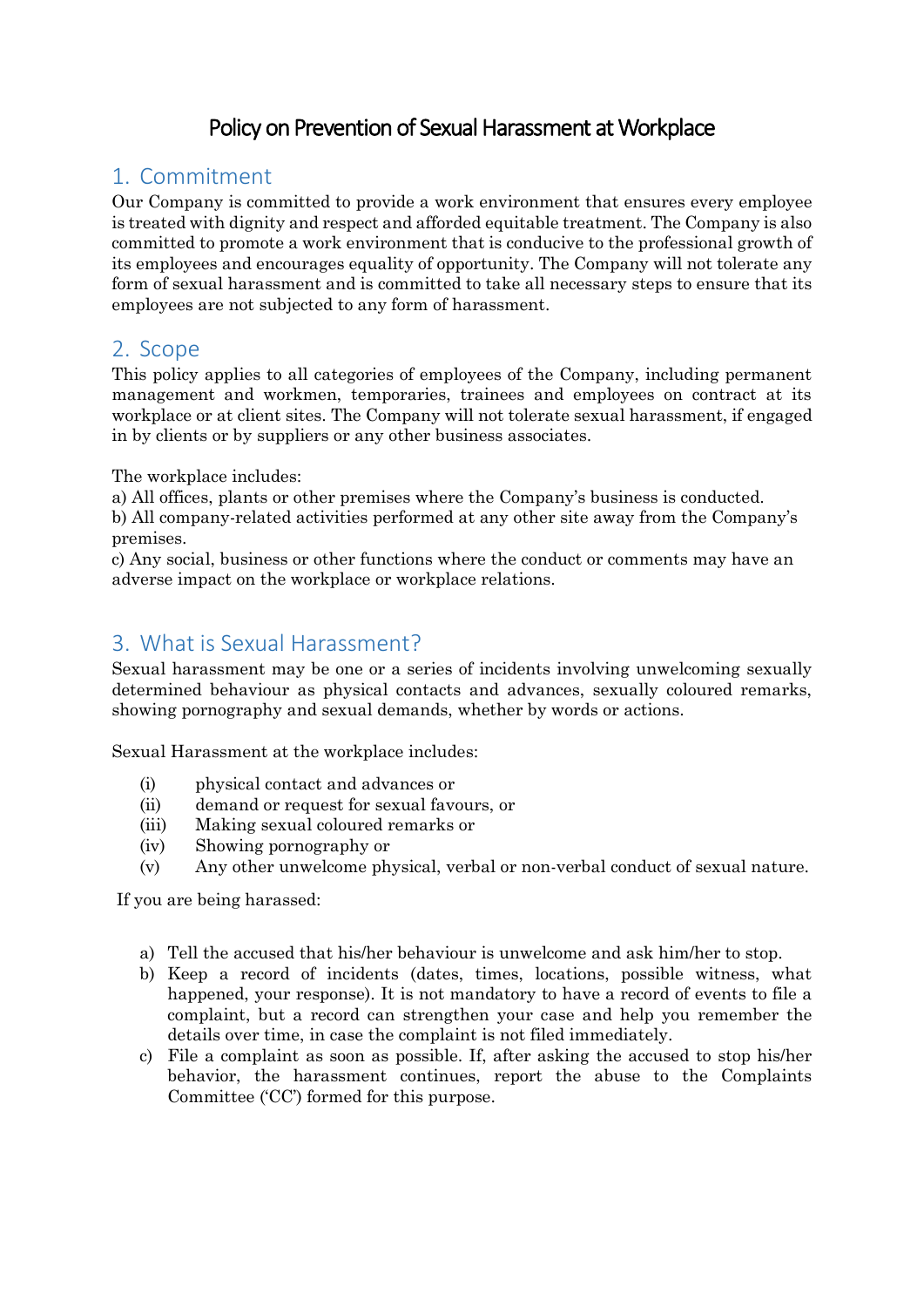### <span id="page-2-0"></span>4. Responsibilities regarding Sexual Harassment

All employees of the Company have a personal responsibility to ensure that their behaviour is not contrary to this policy. All employees are encouraged to reinforce the maintenance of a work environment free from sexual harassment.

## <span id="page-2-1"></span>5. Complaints Committee

The Company has instituted a Complaints Committee for Redressal of sexual harassment complaint (made by the victim) and for ensuring time bound treatment of such complaints. The Complaints Committee shall have atleast one half of its members as women. Presently the Complaints Committee comprises of the following members:

- Ms.Reena Shah Chairperson
- Ms. Kasturi Jain– Member
- Mr. Omprakash Jain Member

The Complaints Committee shall be responsible for:

- Investigating every formal written complaint of sexual harassment
- Taking appropriate remedial measures to respond to any substantiated allegations of sexual harassment
- Discouraging and preventing employment-related sexual harassment

# <span id="page-2-2"></span>6. Procedures for Resolution, Settlement or Prosecution of Acts of Sexual Harassment

#### <span id="page-2-3"></span>6.1. Manner of Complaint of Sexual Harassment

(a) Any aggrieved woman may make, in writing, a complaint of sexual harassment at workplace to the Complaints Committee ('Committee') within a period of three months from the date of incident and in case of a series of incidents, within a period of three months from the date of last incident.

Provided that where such complaint cannot be made in writing, the Chairperson or any Member of the Committee, as the case may be, shall render all reasonable assistance to the woman for making the complaint in writing.

Provided further that the Committee for the reasons to be recorded in writing, extend the time limit not exceeding three months, if it is satisfied that the circumstances were such which prevented the woman from filing a complaint within the said period.

(b) Where the aggrieved woman is unable to make a complaint on account of her physical or mental in capacity or death or otherwise, her legal heir or such other person as may be prescribed may make a complaint under this section.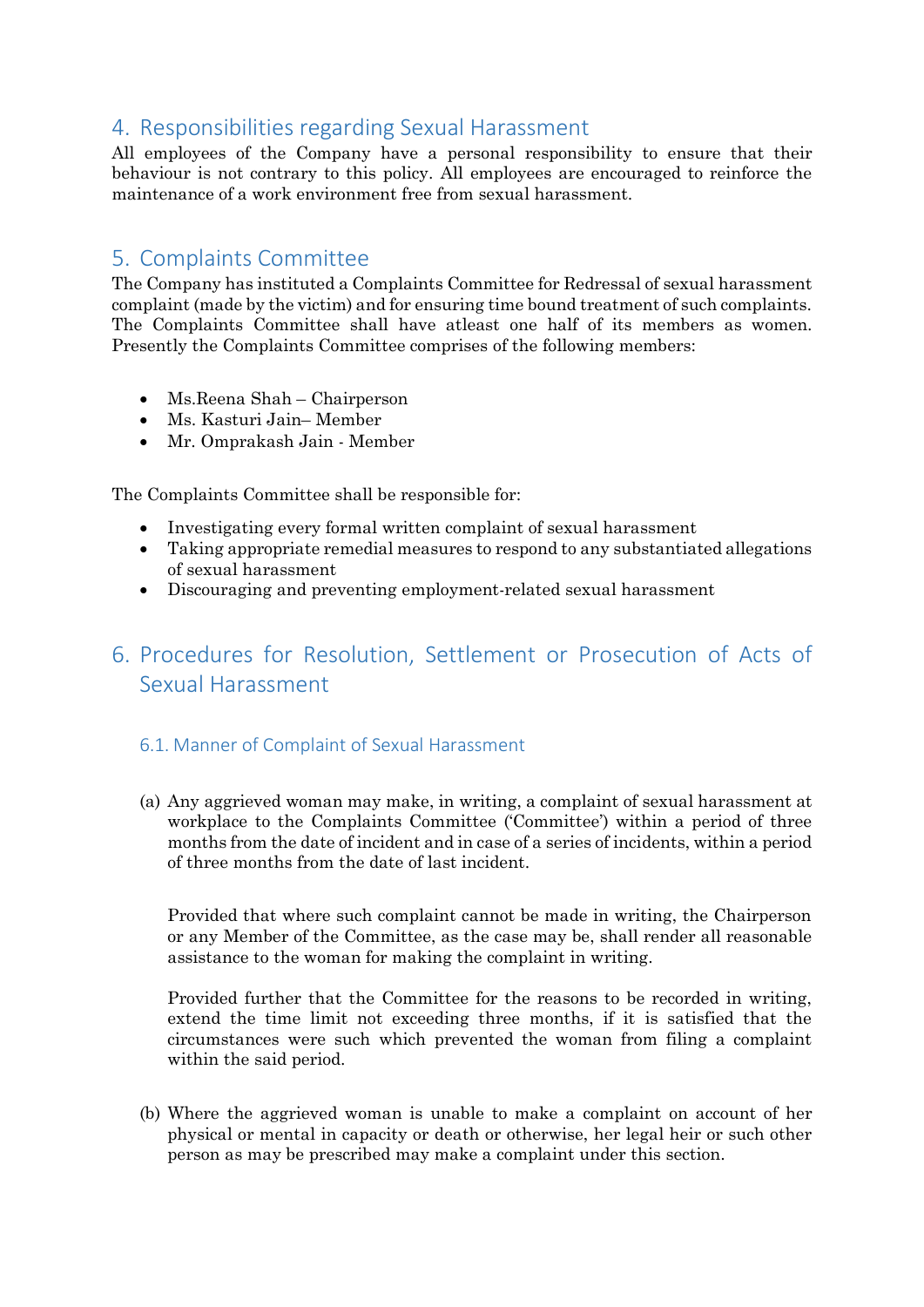#### <span id="page-3-0"></span>6.2. Conciliation

- (a) The Committee may, before initiating any inquiry and at the request of the aggrieved woman take steps to settle the matter between her and the respondent through conciliation. Provided that no monetary settlement shall be made as a basis of conciliation.
- (b) Where a settlement has been arrived at, the Committee shall record the settlement so arrived and forward the same to the Board of Directors to take necessary action in this regard.
- (c) The Committee shall provide the copies of the settlement as recorded to the aggrieved woman and the respondent.
- (d) Where a settlement is arrived at, no further inquiry shall be conducted by the Committee. Provided that where the aggrieved woman informs the Committee, as the case may be, that any term or condition of the settlement arrived at has not been complied with by the respondent, the Committee shall proceed to make an inquiry into the complaint or, as the case may be, forward the complaint to the police.

#### <span id="page-3-1"></span>6.3. Inquiry into Complaint

- (a) The Chairperson of the Committee will proceed to determine whether the allegations (assuming them to be true only for the purpose of this determination) made in the complaint fall under the purview of Sexual Harassment, preferably within 30 days from receipt of the complaint. In the event, the allegation does not fall under the purview of Sexual Harassment or the allegation does not constitute an offence of Sexual Harassment, s/he will record this finding with reasons and communicate the same to the complainant.
- (b) If the Chairperson of the Committee determines that the allegations constitute an act of sexual harassment, s/he will proceed to investigate the allegation with the assistance of the Committee members.
- (c) Where both the parties are employees, the parties shall, during the course of inquiry, be given an opportunity of being heard and a copy of the findings shall be made available to both the parties enabling them to make representation against the findings before the Committee.
- (d) Where such conduct on the part of the accused amounts to a specific offence under the law, the Company shall initiate appropriate action in accordance with law by making a complaint with the appropriate authority.
- (e) The Complaints Committee shall conduct such investigations in a timely manner and shall submit a written report containing the findings and recommendations to the Board of Directors.
- (f) For the purpose of making an inquiry as mentioned above, the Committee shall have the same powers as are vested in a civil court under the Code of Civil Procedure, 1908 when trying a suit in respect of the following matters, namely :-
- summoning and enforcing the attendance of any person and examining him on oath;
- requiring the discovery and production of documents; and
- any other matter which may be prescribed.
- The aforesaid inquiry shall be completed within a period of ninety days.

#### <span id="page-3-2"></span>6.4. Action that may be taken by the Committee during pendency of the Inquiry

- (i) During the pendency of an inquiry, on a written request made by the aggrieved woman, the Committee may take the following actions:-
	- (a) transfer the aggrieved woman or the respondent to any other workplace; or
	- (b) grant leave to the aggrieved woman up to a period of three months; or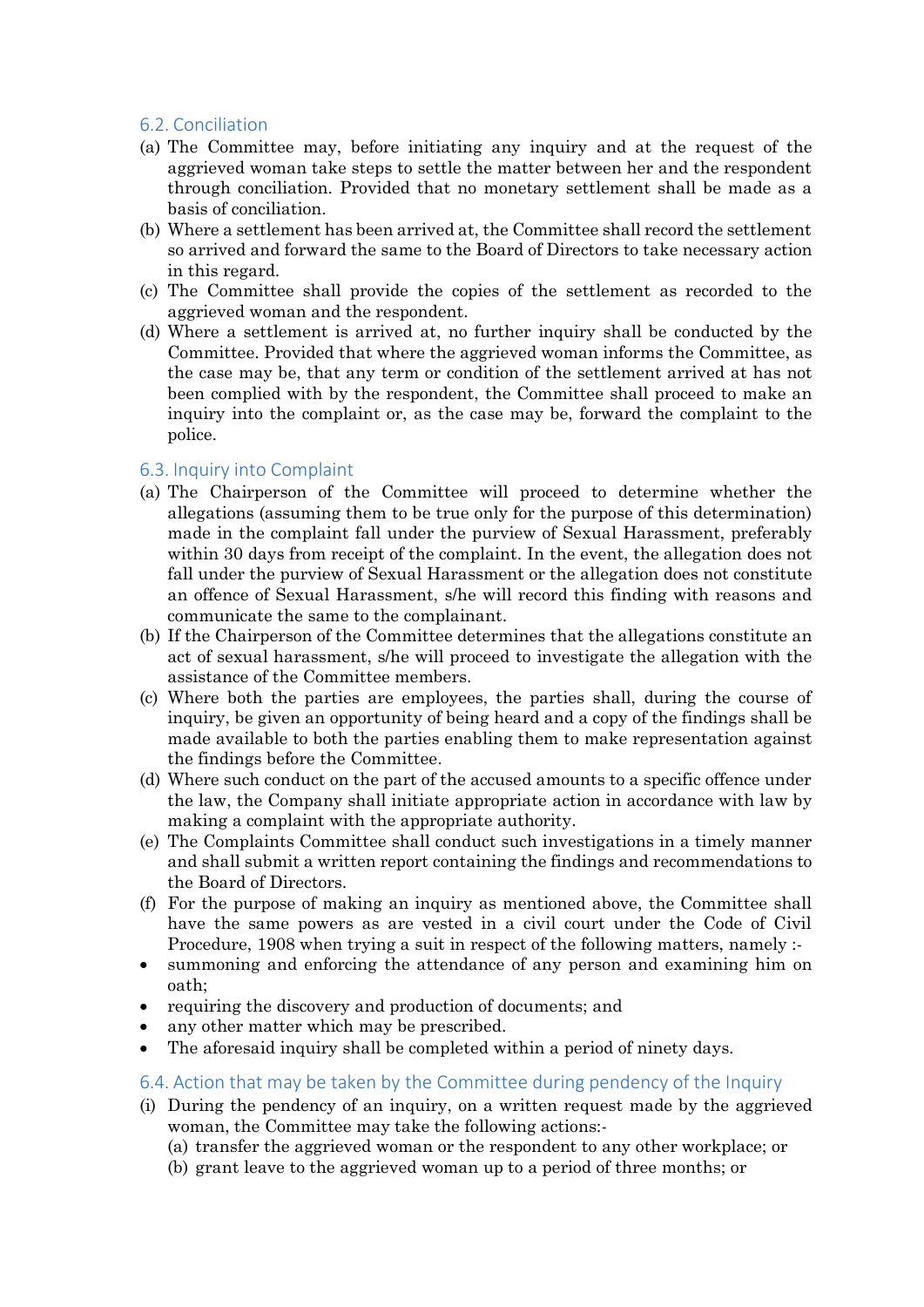- (c) grant such other relief to the aggrieved woman as may be prescribed.
- (ii) The leave granted to the aggrieved woman shall be in addition to the leave she would be otherwise entitled.

#### <span id="page-4-0"></span>6.5. Inquiry Report and Action

- (i) On the completion of an inquiry, the Committee shall provide a report of its findings to the Board of Directors within a period of ten days from the date of completion of the inquiry and such report be made available to the concerned parties.
- (ii) Where the Committee arrives at the conclusion that the allegation against the respondent has not been proved, then no action is required to be taken in the matter.
- (iii) Where the Committee and Board of Directors together arrives at the conclusion that the allegation against the respondent has been proved, it may take the following actions depending upon the circumstances:
	- o Formal apology
	- o Counselling
	- o Written warning to the Respondent and a copy of it maintained in the employee's file.
	- o Change of work assignment / transfer for either the Respondent or the Complainant.
	- o Suspension or termination of services of the employee found guilty of the offence
	- o Granting of compensation or damages to the Complainant

#### <span id="page-4-1"></span>6.6. False or Malicious Complaint

(i) Where the Committee arrives at a conclusion that the allegation against the respondent is malicious or the aggrieved woman or any other person making the complaint has made the complaint knowing it to be false or the aggrieved or any other person making the complaint has produced any forged or misleading document, the Complainant shall, be liable for appropriate disciplinary action by the Board of Directors.

Provided that a mere inability to substantiate a complaint or provide adequate proof need not attract action against the complainant.

Provided further that the malicious intent on part of the complainant shall be established after an inquiry in accordance with the procedure prescribed, before any action is recommended

(ii) Where the Committee arrives at a conclusion that during the inquiry any witness has given false evidence or produced any forged or misleading document, it may recommend to the Board of Directors to take necessary actions in this regard.

#### 6.7. Compensation

<span id="page-4-2"></span>For the purpose of determining the sums, if any to be paid to the aggrieved woman, the Committee shall consider the following while arriving at the compensation:

- (a) the mental trauma, pain, suffering and emotional distress caused to the aggrieved woman;
- (b) the loss in the career opportunity due to the incident of sexual harassment;
- (c) medical expenses incurred by the victim for physical or psychiatric treatment